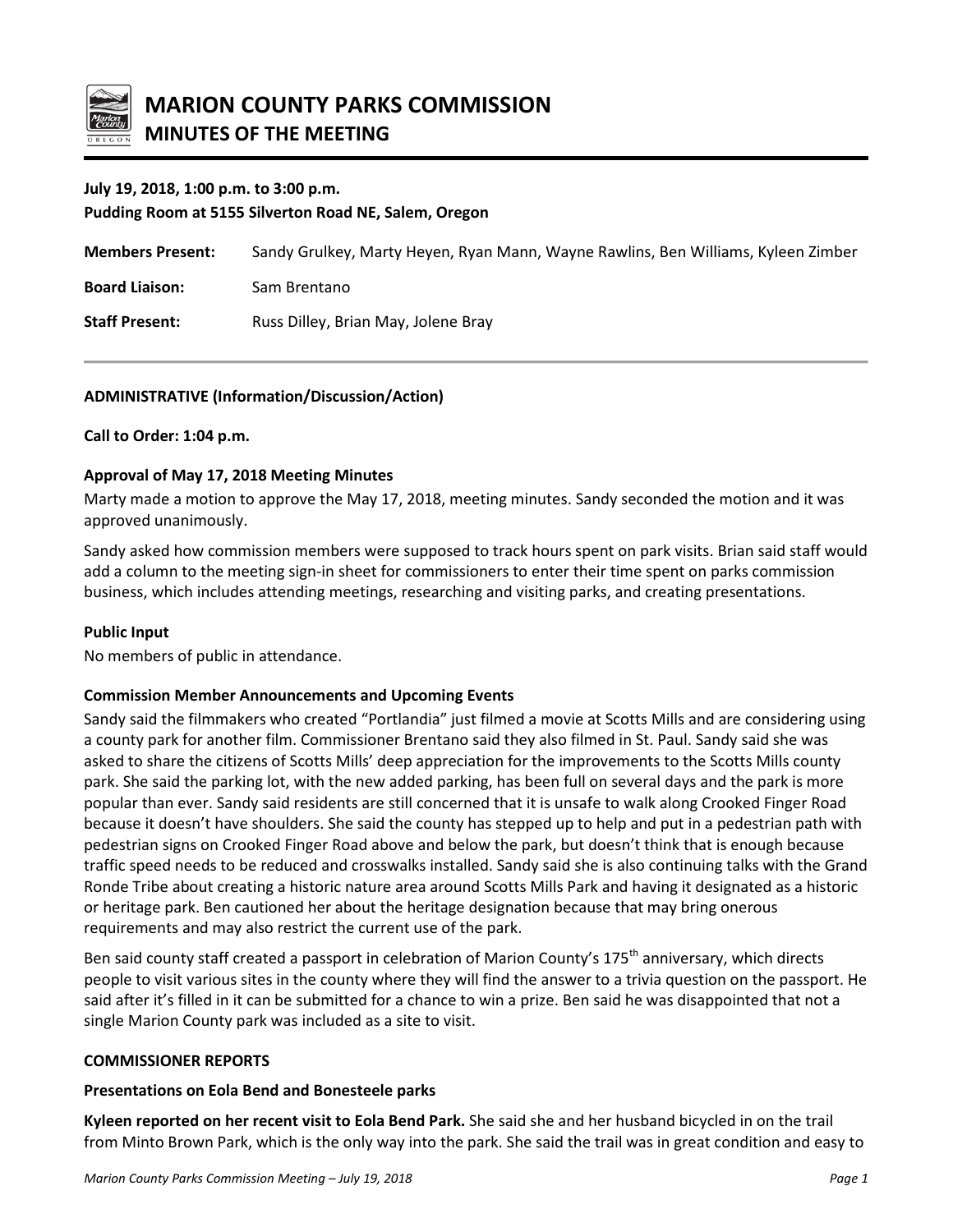ride on. Kyleen said when entering park, there's a nice kiosk with county park rules, which she said were direct but not unwelcoming, and a map of the park map. She said she also observed picnic tables, trash cans, and interpretive and directional signage, but no restrooms. She said there are restrooms located in the adjacent city park. Kyleen said she saw eagles and an osprey nest. She said the trail opens up to the Willamette River where there are nice spots for picnic tables and good signage alerting park visitors that there was no river access. She said there was some trail areas where vegetation was starting to encroach but it was still easy to get through, and there were some invasive blackberries, which is typical for that area. Kyleen said Minto Brown was crowded but there was no one else at Eola Bend. She said even though the park was very private, it was very clean and well maintained.

Kyleen asked about the two parks being in different jurisdictions. Russ said Eola Bend used to be part of Marion County's Browns Island Landfill property, so it was already owned by the county. The Environmental Services Division, which operates the landfill, took care of this area for a long time, including planting trees. Commissioner Brentano asked if it would be possible to install latrine type or portable restrooms. Brian said most of the park is in the floodplain so latrine type facilities are not being considered but they are looking at possibly placing portable restrooms in the park. He said there is maintenance access through the landfill for vendors to clean the portables. There was discussion about adding parking at the southern portion of the park. Brian said this would need to be done on landfill property and it is closed at the end of the day, so there is concern that people could be locked in. Wayne said the Parks Master Plan calls for adding a fishing pier and asked if that was feasible. Russ said it probably wasn't be because of the fluctuating river levels and river debris.

**Wayne reported on his recent visit to Bonesteele Park.** He said the 30.88 acre park, which is located on Aumsville Highway, was formerly a commercial grass field and is being restored to an upland prairie ecosystem. He said the park has a restroom, foot trails, and off street parking, and allows no camping, dogs or horses because it's a Natural Heritage Park. He said the forested area of the park is 6-10 acres (that includes 5 acres of mature Oregon oaks and Douglas fir) and the remaining acres are prairie land (with 6 acres of restored prarie habitat and 19 acres of grassland). He said there are many large conifers and deciduous trees that are marked and he asked why that is. Russ said one tree was being removed because it was a danger and needed to come down. He said there are no plans to remove any others.

Wayne said there is a nice flat area in the trees that could be driven to but it's gated off. He said there are acres of ferns, which he thinks are wood ferns. Ben asked if they are native plants. Wayne said he thought they were but if left alone they will take over the property. He said there is also tansy ragwort, which is very toxic to animals and the county required residents to eradicate it from their property. He said he found scat at the park entrance that he believes to be from a bear because it was full of cherry seeds that the animal was gorging on. Wayne said Bonesteele Park has a lot of heritage. He said in summer of 2001, 52 pounds of native seed including 67 upland prairie species were collected. Wayne said the 2010 Parks Master Plan called for a picnic area, interpretive signage, and environmental education. He said right now there is minimal continuation of the Natural Heritage Park (NHP) Plan due to funding, staffing, volunteers and turnover, clarity of plan, continuity, and dedicated management personnel. He said there was active management on only a small part and asked what the realistic expectations are of the county.

Commissioner Brentano asked if the "heritage" mantel should be maintained. Brian said staff has also asked that question. Russ said the only stipulation when the county acquired the property was that it remains a park property and the NHP designation happened long after the county acquired the property. Wayne asked if the county is pursuing an upland prairie designation. Russ said it was pursued by a previous Public Works director but when he left the department the efforts fell off. Wayne said if the park is not being managed as a NHP, he recommended the restrictions be modified. He said it is a nice place to ride a horse or walk a dog and if the NHP restrictions were modified he could see it being used for these activities.

Kyleen asked Russ for staff's thoughts on how the park should be used. Russ said he still liked the disc golf idea and the park is also a good resource for school field trips. Commissioner Brentano agreed that disc golf and horse riding would be good uses of the park, and asked if staff could section off areas that have natural plant growth.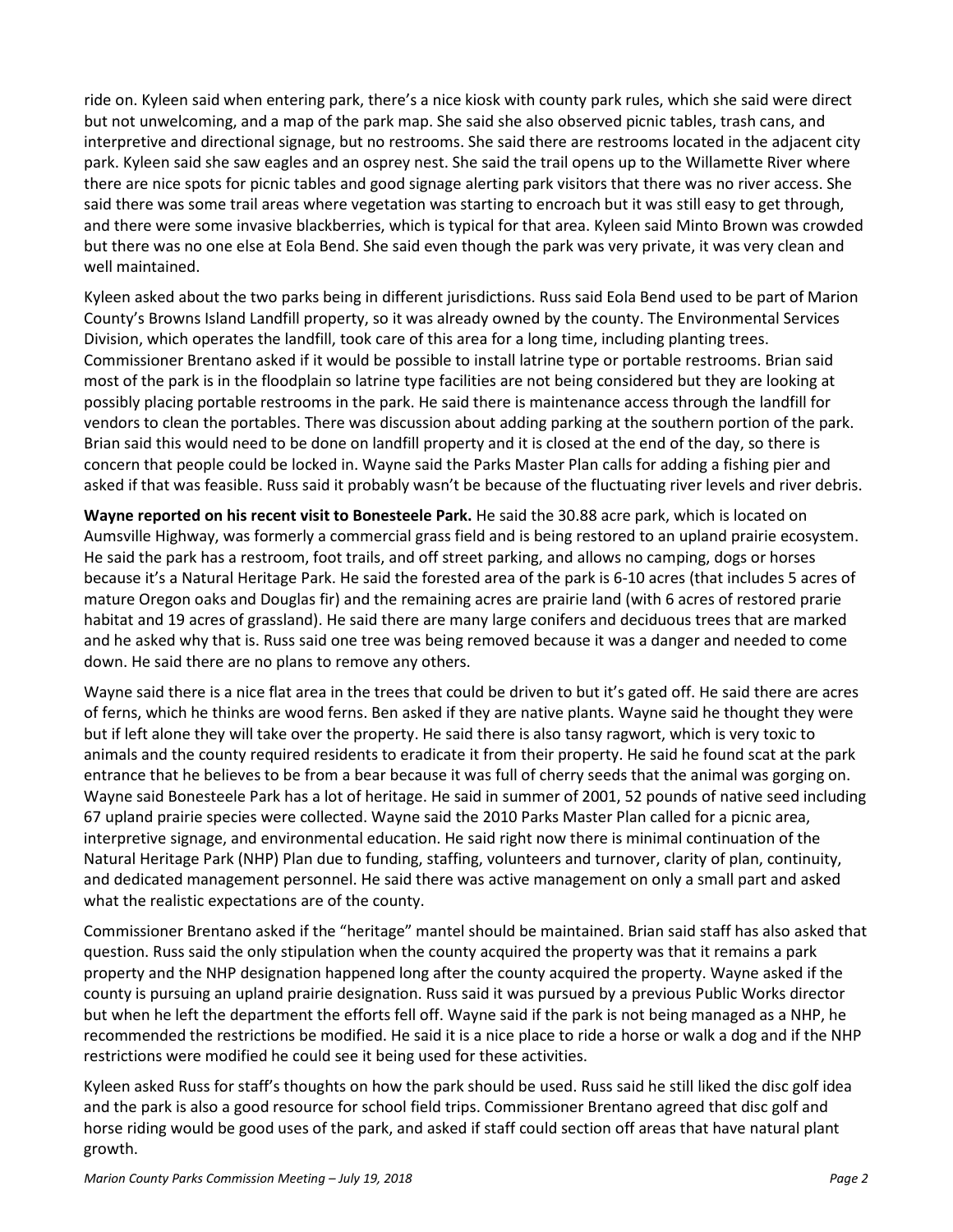Brian said in the past when Russ was the only Parks employee this park was closed seasonally but they now hope to keep it open year-round. Russ said there is a second picnic table being added under the oak trees and would like to add picnic tables to a few more areas in the future. He said the park will be mowed in August after bird breeding season ends. Wayne said he saw no evidence of parties or vandalism; the area was clean and clear.

Ben asked how the commission should discuss if the park needs a different management plan. Brian said after presentations have been given on all the county parks, the commission will discuss them all and make recommendations.

Ben thanked Kyleen and Wayne, and said both presentations were terrific and very thorough.

At the next meeting Ryan will do a report on St. Louis Fish Ponds and Sandy will do a report on Packsaddle.

## **Adopt-a-Park Program**

Ben asked if everyone read the Adopt-a-Park material from last meeting. He asked if anyone had thoughts about the process and reaching out to potential sponsors. Marty suggested reaching out to schools. Brian said the assignment was for each commissioner to think about potential sponsors for the parks they're responsible for reporting on. Ben said the idea is to ask people who may use the park if they want to volunteer to help maintain it a few times a year. He encouraged everyone to keep thinking about it and we will revisit this in the fall.

Ben said it would be nice to have an adopt-a-park program for San Salvador Park and the residents in St. Paul won't even visit it. Commissioner Brentano said the property was originally donated to Oregon State Parks but now belongs to the Oregon Department of Fish and Wildlife. He said it has a bad reputation but it doesn't have to be that way. He said if it had restrooms and garbage upkeep, neighbors might visit. Ben suggested doing research on this as an action time and revisiting it at a later meeting.

## **STAFF UPDATES**

## **Approved 2018-19 Budget**

Russ said the 2018-19 budget was approved so work will begin on proposed projects. He said there are plans to build a couple of shelters with barbecues at Scotts Mills Park to increase capacity. He said a 20' shelter costs \$25,000 and the current funding for this project is \$84,000. Russ said they had to decide between building one large picnic shelter or two smaller shelters. He said on the other side of the playground is wide open nonshaded area, which would be a nice spot for a group shelter. Ben and Sandy both like the idea of two smaller shelters.

Russ said another idea was to install a restroom at Denny Park. He said the Sheriff's Office discouraged this because of the homeless population present in this area. Russ said the county instead put an ADA portable restroom in the park. He said it was knocked over once but is now staked down and there have been no other issues. Russ said because they are not putting a restroom in at Denny Park, they would like to add another one to Scotts Mills Park. He said there is currently a portable restroom that is very busy.

Ryan asked how much of the approved budget is left up to the discretion of staff and how much is directed by the commission. Brian said the commission has set the project priorities, which is what is being done. He said the commission and staff went through each suggested project and decided together which would be proposed to the board of commissioners. He said they requested \$170,000 for staffing and \$230,000 for projects. Brian said the Parks program also receives System Development Charges (SDC) and plans as matching funds in grant requests. Kyleen asked what happens if the proposed projects don't transpire. Brian said if the projects don't occur, the program doesn't receive the funding. Commissioner Brentano said the board is working to increase the funding for the parks program. Kyleen said that's obvious because the parks look great.